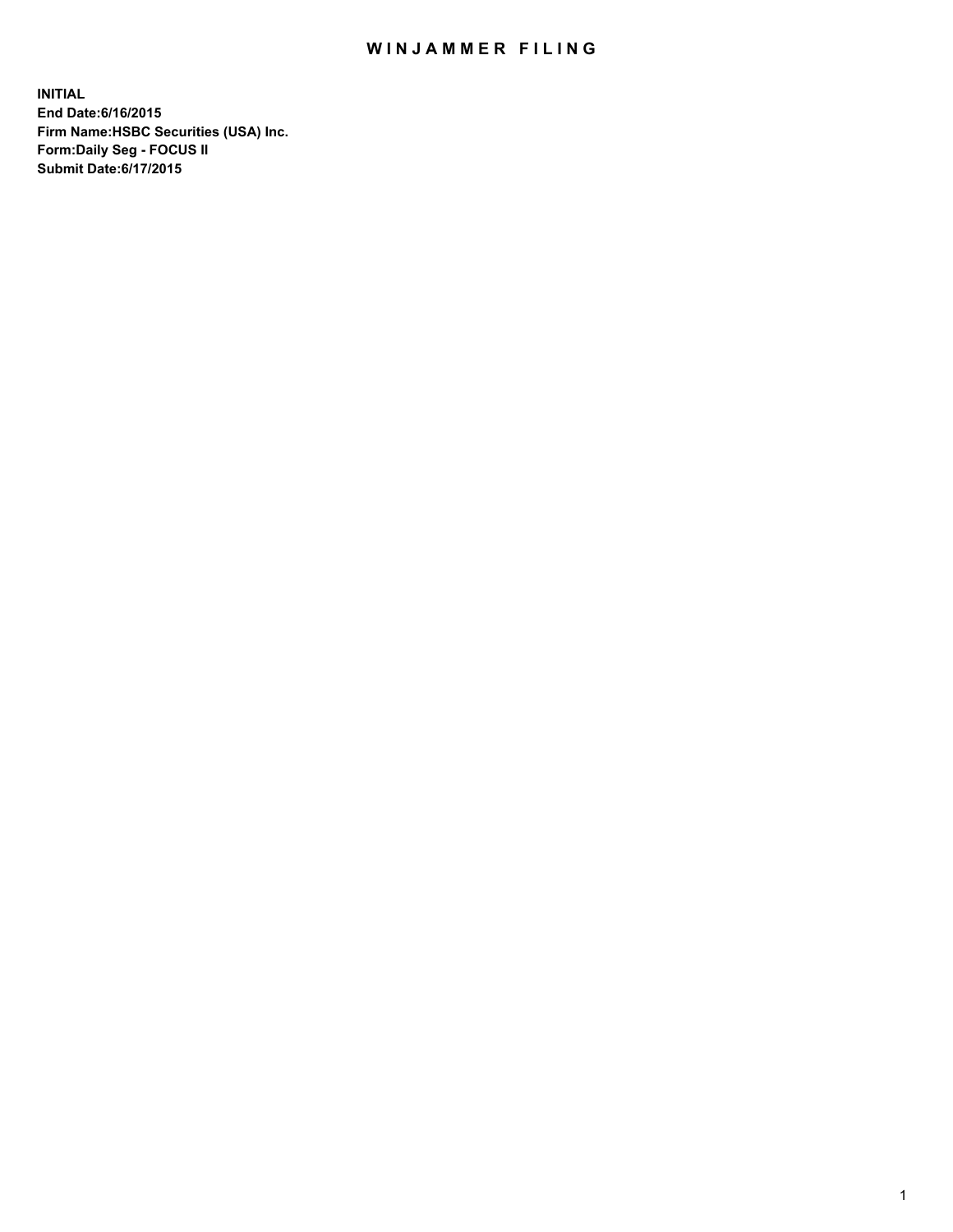## **INITIAL End Date:6/16/2015 Firm Name:HSBC Securities (USA) Inc. Form:Daily Seg - FOCUS II Submit Date:6/17/2015 Daily Segregation - Cover Page**

| Name of Company<br><b>Contact Name</b><br><b>Contact Phone Number</b><br><b>Contact Email Address</b>                                                                                                                                                                                                                         | <b>HSBC Securities (USA) Inc.</b><br>Steven richardson<br>212-525-6445<br>steven.richardson@us.hsbc.com |
|-------------------------------------------------------------------------------------------------------------------------------------------------------------------------------------------------------------------------------------------------------------------------------------------------------------------------------|---------------------------------------------------------------------------------------------------------|
| FCM's Customer Segregated Funds Residual Interest Target (choose one):<br>a. Minimum dollar amount: ; or<br>b. Minimum percentage of customer segregated funds required:%; or<br>c. Dollar amount range between: and; or<br>d. Percentage range of customer segregated funds required between:% and%.                         | 50,000,000<br>00<br>0 <sub>0</sub>                                                                      |
| FCM's Customer Secured Amount Funds Residual Interest Target (choose one):<br>a. Minimum dollar amount: ; or<br>b. Minimum percentage of customer secured funds required:%; or<br>c. Dollar amount range between: and; or<br>d. Percentage range of customer secured funds required between:% and%.                           | 10,000,000<br>0 <sub>0</sub><br>00                                                                      |
| FCM's Cleared Swaps Customer Collateral Residual Interest Target (choose one):<br>a. Minimum dollar amount: ; or<br>b. Minimum percentage of cleared swaps customer collateral required:%; or<br>c. Dollar amount range between: and; or<br>d. Percentage range of cleared swaps customer collateral required between:% and%. | 70,000,000<br><u>00</u><br><u>00</u>                                                                    |

Attach supporting documents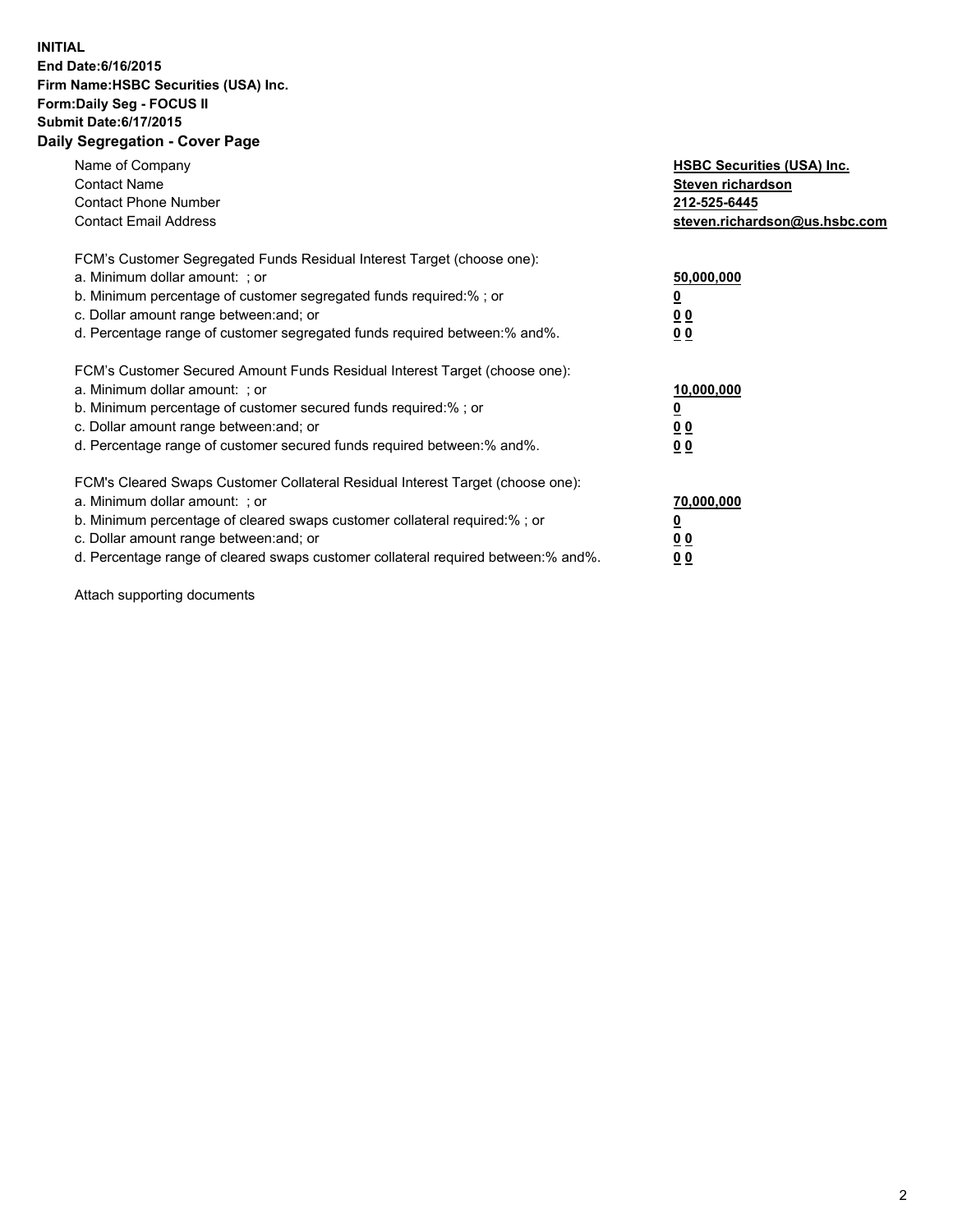**INITIAL End Date:6/16/2015 Firm Name:HSBC Securities (USA) Inc. Form:Daily Seg - FOCUS II Submit Date:6/17/2015 Daily Segregation - Secured Amounts**

|     | Dany Oogregation - Oecarea Amounts                                                          |                            |
|-----|---------------------------------------------------------------------------------------------|----------------------------|
|     | Foreign Futures and Foreign Options Secured Amounts                                         |                            |
|     | Amount required to be set aside pursuant to law, rule or regulation of a foreign            | $0$ [7305]                 |
|     | government or a rule of a self-regulatory organization authorized thereunder                |                            |
| 1.  | Net ledger balance - Foreign Futures and Foreign Option Trading - All Customers             |                            |
|     | A. Cash                                                                                     | 63,505,707 [7315]          |
|     | B. Securities (at market)                                                                   | 39,975,540 [7317]          |
| 2.  | Net unrealized profit (loss) in open futures contracts traded on a foreign board of trade   | <u>-2,226,394</u> [7325]   |
| 3.  | Exchange traded options                                                                     |                            |
|     | a. Market value of open option contracts purchased on a foreign board of trade              | $0$ [7335]                 |
|     | b. Market value of open contracts granted (sold) on a foreign board of trade                | $0$ [7337]                 |
| 4.  | Net equity (deficit) (add lines 1.2. and 3.)                                                | 101,254,853 [7345]         |
| 5.  | Account liquidating to a deficit and account with a debit balances - gross amount           | 691,282 [7351]             |
|     | Less: amount offset by customer owned securities                                            | -691,282 [7352] 0 [7354]   |
| 6.  | Amount required to be set aside as the secured amount - Net Liquidating Equity              | 101,254,853 [7355]         |
|     | Method (add lines 4 and 5)                                                                  |                            |
| 7.  | Greater of amount required to be set aside pursuant to foreign jurisdiction (above) or line | 101,254,853 [7360]         |
|     | 6.                                                                                          |                            |
|     | FUNDS DEPOSITED IN SEPARATE REGULATION 30.7 ACCOUNTS                                        |                            |
| 1.  | Cash in banks                                                                               |                            |
|     | A. Banks located in the United States                                                       | 24,140,635 [7500]          |
|     | B. Other banks qualified under Regulation 30.7                                              | 0 [7520] 24,140,635 [7530] |
| 2.  | Securities                                                                                  |                            |
|     | A. In safekeeping with banks located in the United States                                   | 39,975,540 [7540]          |
|     | B. In safekeeping with other banks qualified under Regulation 30.7                          | 0 [7560] 39,975,540 [7570] |
| 3.  | Equities with registered futures commission merchants                                       |                            |
|     | A. Cash                                                                                     | $0$ [7580]                 |
|     | <b>B.</b> Securities                                                                        | $0$ [7590]                 |
|     | C. Unrealized gain (loss) on open futures contracts                                         | $0$ [7600]                 |
|     | D. Value of long option contracts                                                           | $0$ [7610]                 |
|     | E. Value of short option contracts                                                          | 0 [7615] 0 [7620]          |
| 4.  | Amounts held by clearing organizations of foreign boards of trade                           |                            |
|     | A. Cash                                                                                     | $0$ [7640]                 |
|     | <b>B.</b> Securities                                                                        | $0$ [7650]                 |
|     | C. Amount due to (from) clearing organization - daily variation                             | <u>0</u> [7660]            |
|     | D. Value of long option contracts                                                           | $0$ [7670]                 |
|     | E. Value of short option contracts                                                          | 0 [7675] 0 [7680]          |
| 5.  | Amounts held by members of foreign boards of trade                                          |                            |
|     | A. Cash                                                                                     | 70,415,697 [7700]          |
|     | <b>B.</b> Securities                                                                        | $0$ [7710]                 |
|     | C. Unrealized gain (loss) on open futures contracts                                         | -2,226,394 [7720]          |
|     | D. Value of long option contracts                                                           | $0$ [7730]                 |
|     | E. Value of short option contracts                                                          | 0 [7735] 68,189,303 [7740] |
| 6.  | Amounts with other depositories designated by a foreign board of trade                      | 0 [7760]                   |
| 7.  | Segregated funds on hand                                                                    | $0$ [7765]                 |
| 8.  | Total funds in separate section 30.7 accounts                                               | 132,305,478 [7770]         |
| 9.  | Excess (deficiency) Set Aside for Secured Amount (subtract line 7 Secured Statement         | 31,050,625 [7380]          |
|     | Page 1 from Line 8)                                                                         |                            |
| 10. | Management Target Amount for Excess funds in separate section 30.7 accounts                 | 10,000,000 [7780]          |
| 11. | Excess (deficiency) funds in separate 30.7 accounts over (under) Management Target          | 21,050,625 [7785]          |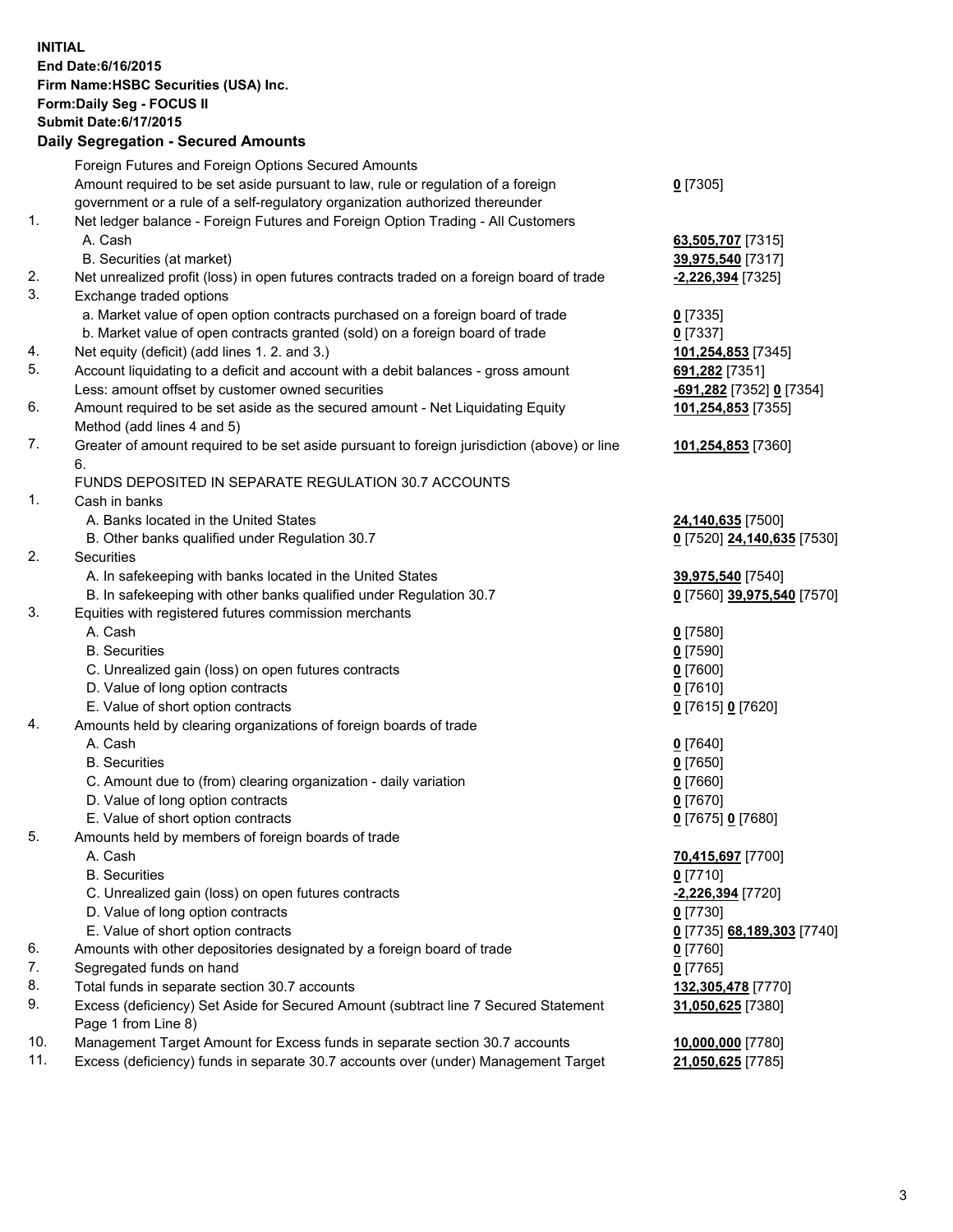| <b>INITIAL</b> | End Date: 6/16/2015<br>Firm Name: HSBC Securities (USA) Inc.<br>Form: Daily Seg - FOCUS II     |                            |
|----------------|------------------------------------------------------------------------------------------------|----------------------------|
|                | <b>Submit Date:6/17/2015</b>                                                                   |                            |
|                | Daily Segregation - Segregation Statement                                                      |                            |
|                | SEGREGATION REQUIREMENTS(Section 4d(2) of the CEAct)                                           |                            |
| 1.             | Net ledger balance                                                                             |                            |
|                | A. Cash                                                                                        | 302,729,895 [7010]         |
|                | B. Securities (at market)                                                                      | 635,825,600 [7020]         |
| 2.             | Net unrealized profit (loss) in open futures contracts traded on a contract market             | 27,427,129 [7030]          |
| 3.             | Exchange traded options                                                                        |                            |
|                | A. Add market value of open option contracts purchased on a contract market                    | 106,184,051 [7032]         |
|                | B. Deduct market value of open option contracts granted (sold) on a contract market            | 4,390,833 [7033]           |
| 4.             | Net equity (deficit) (add lines 1, 2 and 3)                                                    | 1,067,775,842 [7040]       |
| 5.             | Accounts liquidating to a deficit and accounts with                                            |                            |
|                | debit balances - gross amount                                                                  | <b>1,343,373</b> [7045]    |
|                | Less: amount offset by customer securities                                                     | -1,343,373 [7047] 0 [7050] |
| 6.             | Amount required to be segregated (add lines 4 and 5)                                           | 1,067,775,842 [7060]       |
|                | FUNDS IN SEGREGATED ACCOUNTS                                                                   |                            |
| 7.             | Deposited in segregated funds bank accounts                                                    |                            |
|                | A. Cash                                                                                        | 26,018,930 [7070]          |
|                | B. Securities representing investments of customers' funds (at market)                         | $0$ [7080]                 |
|                | C. Securities held for particular customers or option customers in lieu of cash (at<br>market) | 164,438,507 [7090]         |
| 8.             | Margins on deposit with derivatives clearing organizations of contract markets                 |                            |
|                | A. Cash                                                                                        | 246,096,852 [7100]         |
|                | B. Securities representing investments of customers' funds (at market)                         | 82,198,398 [7110]          |
|                | C. Securities held for particular customers or option customers in lieu of cash (at<br>market) | 471,387,093 [7120]         |
| 9.             | Net settlement from (to) derivatives clearing organizations of contract markets                | 28,369,514 [7130]          |
| 10.            | Exchange traded options                                                                        |                            |
|                | A. Value of open long option contracts                                                         | 106,184,051 [7132]         |
|                | B. Value of open short option contracts                                                        | -4,390,833 [7133]          |
| 11.            | Net equities with other FCMs                                                                   |                            |
|                | A. Net liquidating equity                                                                      | 46,475,421 [7140]          |
|                | B. Securities representing investments of customers' funds (at market)                         | <u>0</u> [7160]            |
|                | C. Securities held for particular customers or option customers in lieu of cash (at<br>market) | $0$ [7170]                 |
| 12.            | Segregated funds on hand                                                                       | $0$ [7150]                 |
| 13.            | Total amount in segregation (add lines 7 through 12)                                           | 1,166,777,933 [7180]       |
| 14.            | Excess (deficiency) funds in segregation (subtract line 6 from line 13)                        | 99,002,091 [7190]          |
| 15.            | Management Target Amount for Excess funds in segregation                                       | 50,000,000 [7194]          |
| 16.            | Excess (deficiency) funds in segregation over (under) Management Target Amount                 | 49,002,091 [7198]          |

16. Excess (deficiency) funds in segregation over (under) Management Target Amount Excess